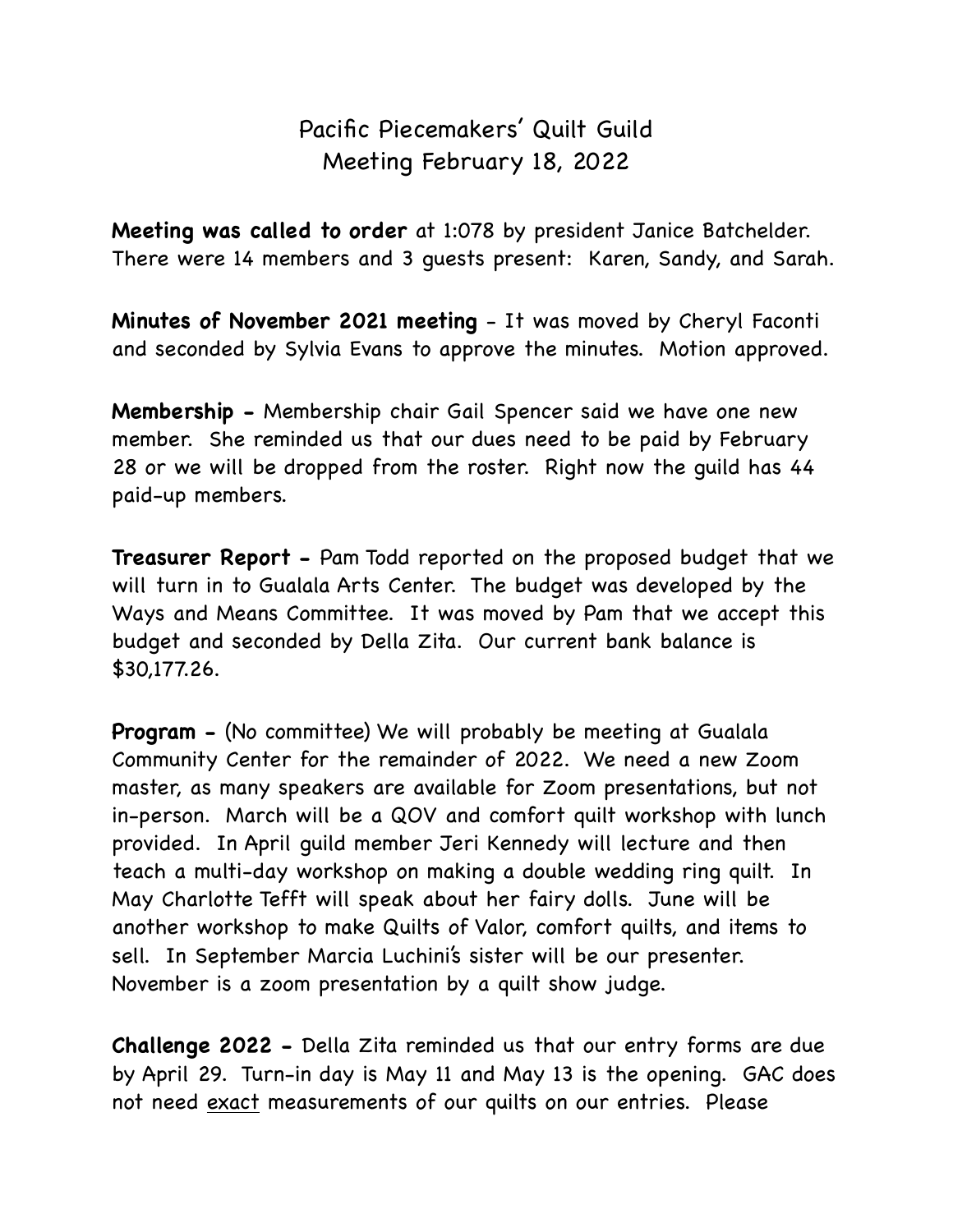estimate the size so we can have the entries turned in sooner. Della encouraged us to submit Artist's Statements with our entries, telling a little about your quilt, inspiration, and/or how it was made.

**AIR Quilt 2022 -** Cheryl Faconti reported that the blocks are being pieced, and it will soon be ready to go to Judy Riddle for quilting. It should be ready to be displayed at our Challenge Show in May.

**AIR Quilt 2023 -** A few people are needed to make a quilt for 2023.

**Winter Wonderland -** Judy Riddle reported that we had \$4,900 in income from our booth. We sold most of our merchandise and our stores are very low.

**Comfort Quilts -** Marcia Luchini was not present. Judy Riddle reported that Marcia gave away three quilts. More comfort quilts are needed, especially masculine quilts. Next month is a workshop for comfort quilts, and Judy's mystery quilt pattern will be available.

**Quilts of Valor -** There was no report but keep making QOV's.

**Retreat 2022 -** Jan Carter reminded us that this year's retreat will again be a virtual one. It starts on Monday, 2/28 and ends on Friday, 3/4. There is no charge, so more people can sign up. You may participate as little or as much as you wish.

**Holiday Luncheon -** Judy Riddle and Sylvia Evans will do this year's holiday luncheon.

**Newsletter -** Articles and content for the newsletter needs to be in to Judy by the 25th.

**Hospitality -** Della Zita and Sylvia Evans had a sign-up sheet to bring treats to future guild meetings and workshops.